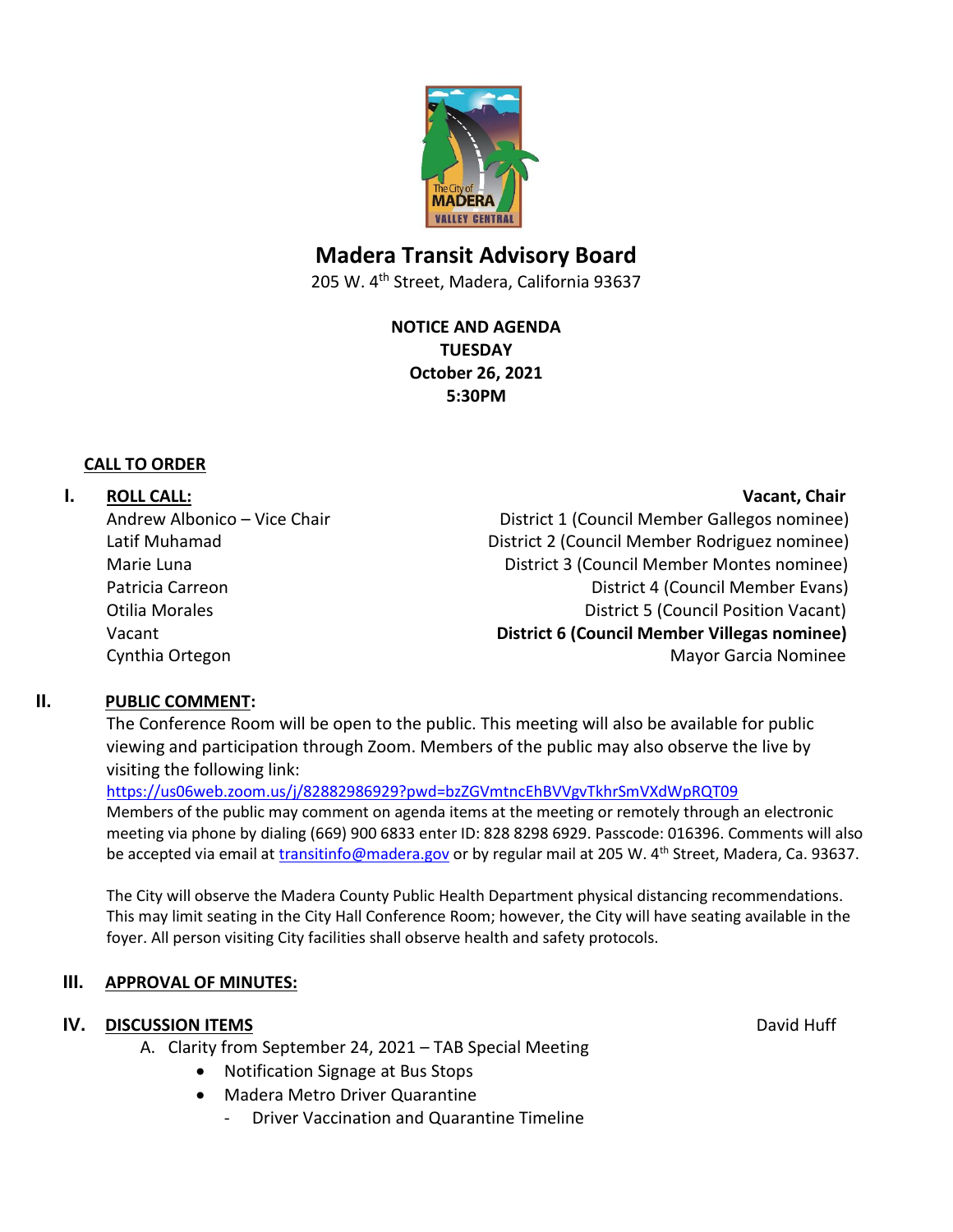- B. Administration Updates
	- FTA Triennial Review Submitting Items of Corrective Action
	- Driver Pay Increase TBD
	- Recent approved Amendments (Both agreements are to expire simultaneously)
		- Management and Operations
		- Madera Transit Center Lease Agreement
	- Amendments to be proposed
		- Holiday Service Schedule
		- Driver certification (General Public Paratransit Vehicle GPPV vs Verification of Transit Training - VVT)
		- Utility Worker
- C. Transit Service Updates
	- Transit Fares remain waived
	- MV Staffing (GM and Road Supervisor)
	- As of October 20, 2021 Route 2 continues to service Madera Community College
	- As of October 21, 2021, MV switched to a new phone service system
	- In the future Route 3 will begin to operate as an express route and will provide evening hours
		- Stops at Walgreens, P Street Transfer, Intermodal Center, and Madera Community College only
	- November 8, 2021 Target date to lift all remaining Transit restrictions
		- General Public will be allowed to use Dial-A-Ride during all hours of operation
- D. Transit Projects Updates
	- Bus Signage Mounting hardware has been delivered. PW is awaiting final hardware (fasterners and poles) to begin installing
	- Farebox Modernization Project Staff has begun to meet with Trillium Solutions, Inc. Trillium will assist with the development of the RFP for service and hardware
	- AHSC (Veterans Housing) Program Transit Related Projects
		- Bike Racks/Enhancement at the Intermodal/Bus Stop Signs \$288,000
		- Technology Enhancement: Automatic Vehicle Locator (AVL) systems for 19 buses; Large Flat Panel LED Display sign at Intermodal; and 19 On-Board multimedia information system to provide update transit information, schedules and education - \$280,000
		- Transit Passes for Non AHD (Veterans Housing) Resident/ Outreach \$40,000
		- Transit Passes for AHD (Veterans Housing) Resident for 3 years \$44,928
		- Transit tranfer hubs (North 99/Ave 17 Area; Central Walmart Area; South Madera Community College)
- E. Madera Transit Plan Update
	- Community Forum was held October 21, 2021
		- Results will be delivered to Project Committee November 2021